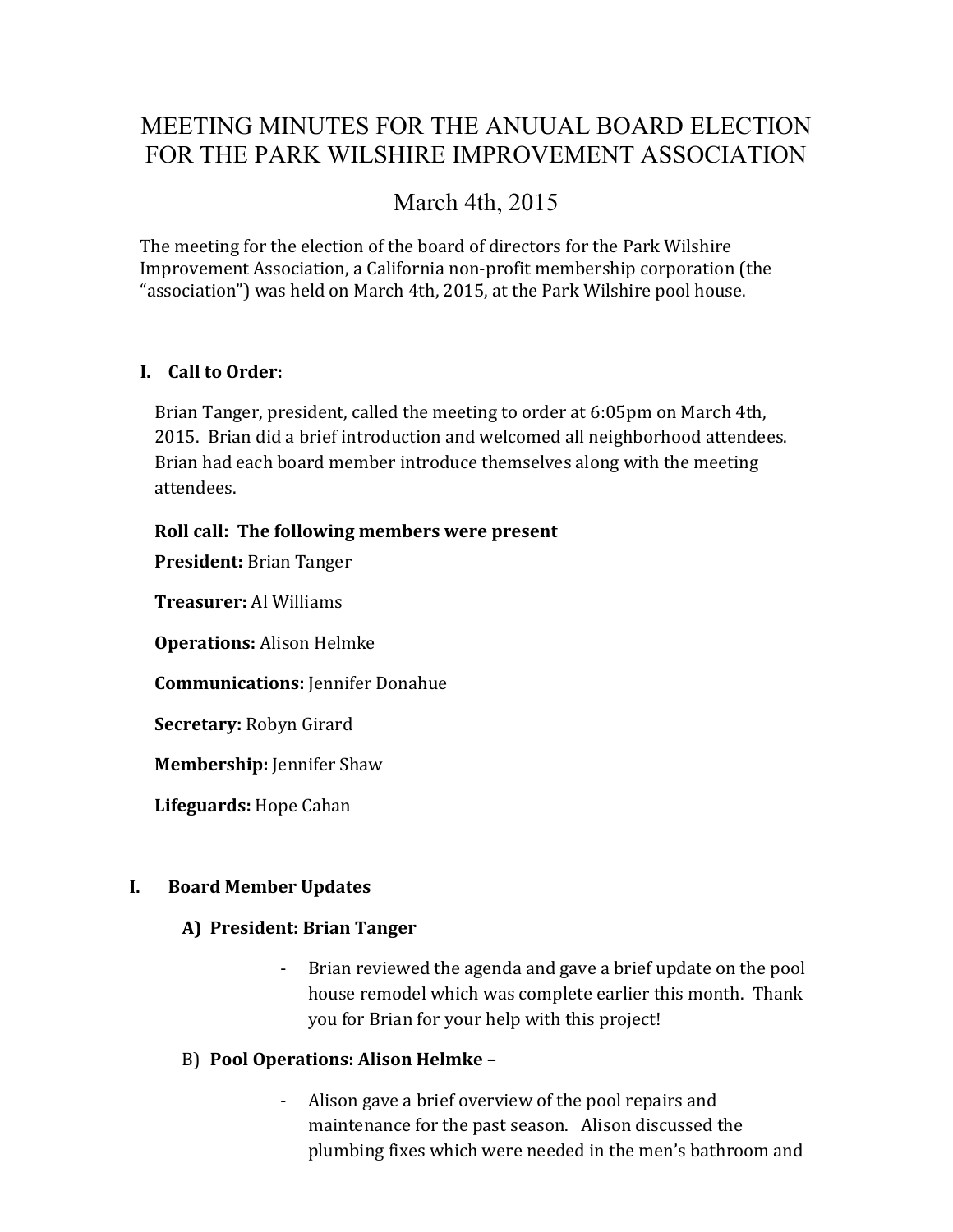the women's shower. Other expenses were basic pool and cleaning maintenance.

### **C) Treasurer: Al Williams**

- Al reported on the financial standings of the pool association and reviewed the way the pool operates within the state laws. In addition, he reviewed the profit and loss statement and talked briefly about the reserves. We are in solid standing for the upcoming 2015 swim season. Dues should remain the same for the 2015 swim season as they were in 2014.

#### **C) Secretary: Robyn Girard –** Robyn Girard

- Robyn reviewed her role briefly and then reported on the community safety meeting that was held regarding Doerr Park on March 2<sup>nd</sup> at the local library.

#### **D) Membership: Jennifer Shaw**

- We currently have 225 resident PWIA members, including people who are 1 year behind in basic dues. There are 292 houses in Park Wilshire, of which 71 have left the association.

We currently have approx. 240 swim family memberships, which is a combination of residents and non-residence members. We have 173 families on our waiting list, approx. a several year wait according to Jennifer Shaw in membership.

# - **Look for your pool membership packets coming to your mailboxes on April 1st , 2015.**

#### **E) Lifeguard Report : Hope Cahan**

- Hope reported that we will be seeking a new pool manager for the 2015 swim season. Hope also addressed the upcoming swim signups.

# - **SWIM SIGNUPS will be held at the pool on Saturday, Mar 28th, from 9am to 11am. The sign is posted outside on the fence at the pool as a reminder when you drive by.**

#### **F) Communications: Jennifer Donahue**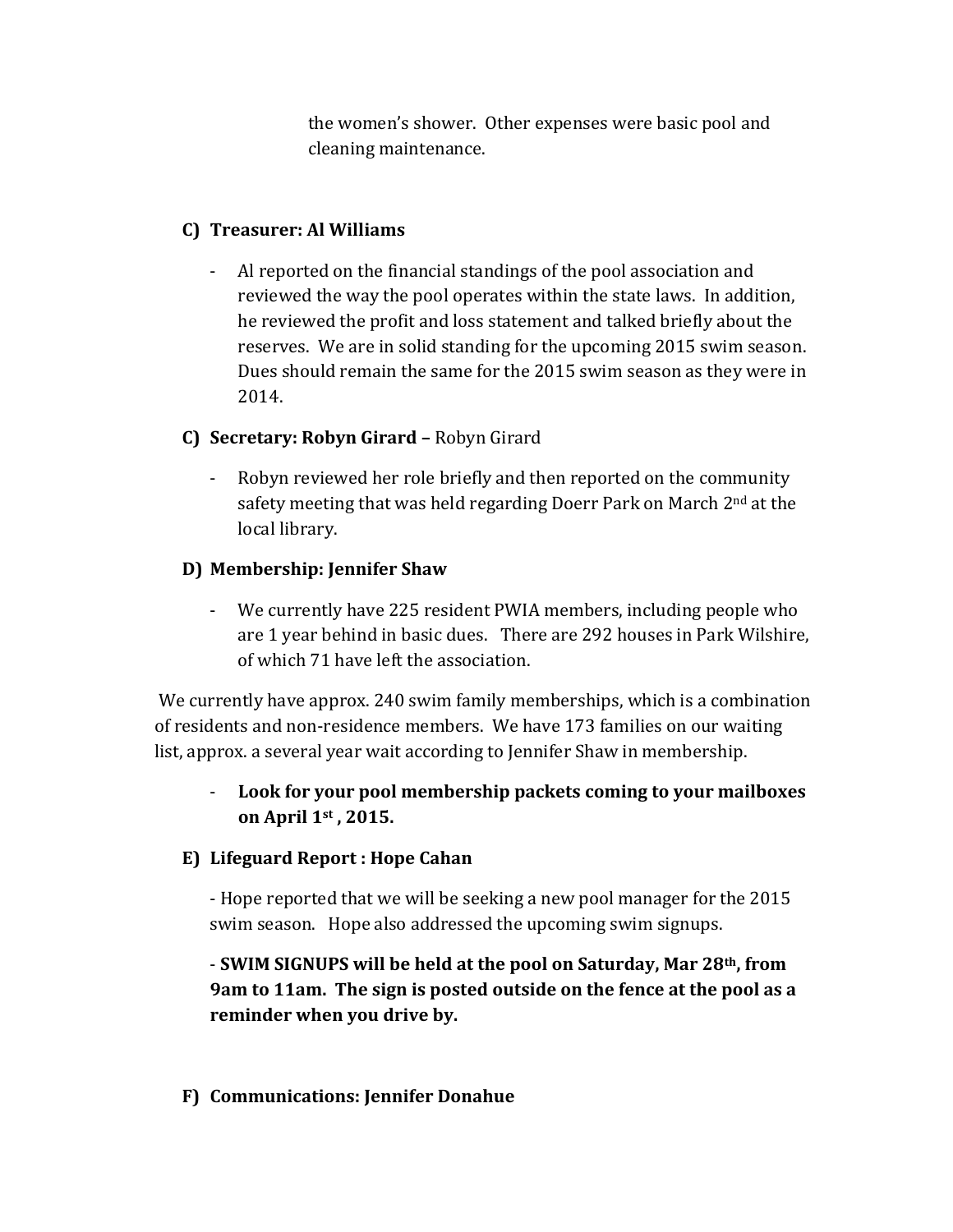- Jennifer gave a communications update on how we send out monthly newsletters to keep the PWIA residents informed about upcoming events both in the neighborhood and at the pool.

### **II. Open Forum**

- One of the community members brought up potentially opening up the pool at 11am, on the weekends. Less sun and less crowded and easier for little kids. The board will review this suggestion.
- One community member brought up questions around how the pool temperature is kept throughout the season. This was reviewed by Al Williams and Allison Helmke. The solar panels continue to work well and stay in solid shape.

# **III. Board Election Process**

- Brian took nominations for the board election process as there were three open positions for this year's election.
- Those interested in running spoke briefly about themselves and why they want to serve on the board.
- We had two non-board attendees offer to count the ballots and the outcome of the votes was as follows:

Brian Tanger – was voted to remain on the board

Jennifer Donahue – was voted to remain on the board

Hope Cahan – was voted to remain on the board

 These three board members will continue to work with the existing board members: Al Williams , Allison Helmke, Jennifer Shaw and Robyn Girard.

 The board roles and responsibilities for the upcoming swim season will remain unchanged. The next board meeting will be help on March  $17<sup>th</sup>$  at  $7:15<sup>pm</sup>$ .

Respectively Submitted,

\_\_\_\_\_\_\_\_\_\_\_\_\_\_\_\_\_\_\_\_\_\_\_\_\_\_\_